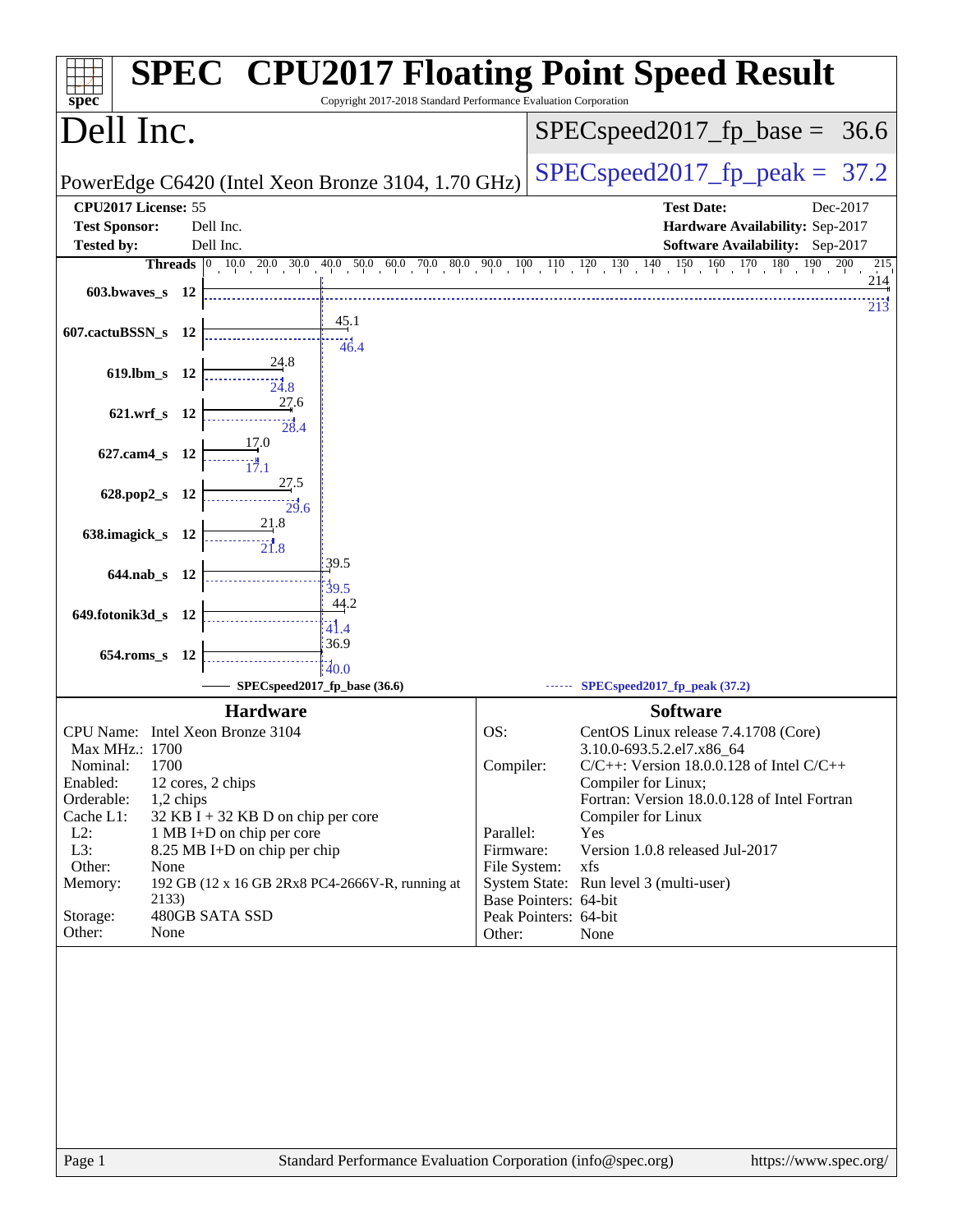| <b>SPEC CPU2017 Floating Point Speed Result</b><br>Copyright 2017-2018 Standard Performance Evaluation Corporation<br>spec <sup>®</sup>                                                                                                                                                                                                                                                                                                                                                                                                                                                                                                                                                                                                   |                                   |                   |              |                |       |                                  |                                                                  |                                  |                |              |                |              |                |              |
|-------------------------------------------------------------------------------------------------------------------------------------------------------------------------------------------------------------------------------------------------------------------------------------------------------------------------------------------------------------------------------------------------------------------------------------------------------------------------------------------------------------------------------------------------------------------------------------------------------------------------------------------------------------------------------------------------------------------------------------------|-----------------------------------|-------------------|--------------|----------------|-------|----------------------------------|------------------------------------------------------------------|----------------------------------|----------------|--------------|----------------|--------------|----------------|--------------|
| Dell Inc.                                                                                                                                                                                                                                                                                                                                                                                                                                                                                                                                                                                                                                                                                                                                 |                                   |                   |              |                |       |                                  |                                                                  | $SPEC speed2017_fp\_base = 36.6$ |                |              |                |              |                |              |
| PowerEdge C6420 (Intel Xeon Bronze 3104, 1.70 GHz)                                                                                                                                                                                                                                                                                                                                                                                                                                                                                                                                                                                                                                                                                        |                                   |                   |              |                |       | $SPEC speed2017_fp\_peak = 37.2$ |                                                                  |                                  |                |              |                |              |                |              |
| <b>Test Sponsor:</b>                                                                                                                                                                                                                                                                                                                                                                                                                                                                                                                                                                                                                                                                                                                      | CPU2017 License: 55<br>Dell Inc.  |                   |              |                |       |                                  | <b>Test Date:</b><br>Dec-2017<br>Hardware Availability: Sep-2017 |                                  |                |              |                |              |                |              |
| <b>Tested by:</b><br>Dell Inc.<br><b>Software Availability:</b> Sep-2017                                                                                                                                                                                                                                                                                                                                                                                                                                                                                                                                                                                                                                                                  |                                   |                   |              |                |       |                                  |                                                                  |                                  |                |              |                |              |                |              |
| <b>Results Table</b>                                                                                                                                                                                                                                                                                                                                                                                                                                                                                                                                                                                                                                                                                                                      |                                   |                   |              |                |       |                                  |                                                                  |                                  |                |              |                |              |                |              |
|                                                                                                                                                                                                                                                                                                                                                                                                                                                                                                                                                                                                                                                                                                                                           |                                   |                   |              | <b>Base</b>    |       |                                  |                                                                  |                                  |                |              | <b>Peak</b>    |              |                |              |
| <b>Benchmark</b>                                                                                                                                                                                                                                                                                                                                                                                                                                                                                                                                                                                                                                                                                                                          |                                   | Threads   Seconds | Ratio        | <b>Seconds</b> | Ratio | <b>Seconds</b>                   | Ratio                                                            | <b>Threads</b>                   | <b>Seconds</b> | <b>Ratio</b> | <b>Seconds</b> | <b>Ratio</b> | <b>Seconds</b> | <b>Ratio</b> |
| 603.bwaves_s                                                                                                                                                                                                                                                                                                                                                                                                                                                                                                                                                                                                                                                                                                                              | 12                                | 277               | 213          | 276            | 214   | 276                              | 214                                                              | 12                               | <u> 276</u>    | 213          | 277            | 213          | 276            | 214          |
| 607.cactuBSSN s                                                                                                                                                                                                                                                                                                                                                                                                                                                                                                                                                                                                                                                                                                                           | 12                                | <u>369</u>        | 45.1         | 369            | 45.2  | 370                              | 45.0                                                             | 12                               | 359            | 46.5         | 360            | 46.3         | 359            | <b>46.4</b>  |
| 619.lbm s                                                                                                                                                                                                                                                                                                                                                                                                                                                                                                                                                                                                                                                                                                                                 | 12                                | 211               | 24.9         | 211            | 24.8  | <u>211</u>                       | 24.8                                                             | 12                               | 211            | 24.8         | 212            | 24.8         | 212            | 24.7         |
| $621.wrf$ <sub>s</sub>                                                                                                                                                                                                                                                                                                                                                                                                                                                                                                                                                                                                                                                                                                                    | 12                                | 480               | 27.6         | 478            | 27.7  | 485                              | 27.3                                                             | 12                               | 469            | 28.2         | 465            | 28.5         | 466            | 28.4         |
| $627.cam4_s$                                                                                                                                                                                                                                                                                                                                                                                                                                                                                                                                                                                                                                                                                                                              | 12                                | 520               | <b>17.0</b>  | 521            | 17.0  | 520                              | 17.1                                                             | 12                               | 520            | 17.1         | 537            | 16.5         | 520            | 17.1         |
| 628.pop2_s                                                                                                                                                                                                                                                                                                                                                                                                                                                                                                                                                                                                                                                                                                                                | 12                                | 431               | 27.5         | 432            | 27.5  | 433                              | 27.4                                                             | 12                               | 399            | 29.8         | 401            | 29.6         | 402            | 29.5         |
| 638.imagick_s                                                                                                                                                                                                                                                                                                                                                                                                                                                                                                                                                                                                                                                                                                                             | 12                                | 663               | 21.7         | 661            | 21.8  | 659                              | 21.9                                                             | 12                               | 661            | 21.8         | 658            | 21.9         | 673            | 21.4         |
| $644.nab_s$                                                                                                                                                                                                                                                                                                                                                                                                                                                                                                                                                                                                                                                                                                                               | 12                                | 442               | 39.5         | 442            | 39.5  | 442                              | 39.5                                                             | 12                               | 442            | <u>39.5</u>  | 442            | 39.5         | 442            | 39.5         |
| 649.fotonik3d_s                                                                                                                                                                                                                                                                                                                                                                                                                                                                                                                                                                                                                                                                                                                           | 12                                | 206               | 44.2         | 206            | 44.2  | 207                              | 44.1                                                             | 12                               | 221            | 41.3         | 220            | 41.5         | 220            | 41.4         |
| $654$ .roms_s                                                                                                                                                                                                                                                                                                                                                                                                                                                                                                                                                                                                                                                                                                                             | 12<br>$SPEC speed2017_fp\_base =$ | 426               | 36.9<br>36.6 | 427            | 36.9  | 427                              | 36.9                                                             | 12                               | 394            | 40.0         | 393            | 40.0         | 394            | 40.0         |
| $SPEC speed2017_fp_peak =$                                                                                                                                                                                                                                                                                                                                                                                                                                                                                                                                                                                                                                                                                                                |                                   |                   | 37.2         |                |       |                                  |                                                                  |                                  |                |              |                |              |                |              |
|                                                                                                                                                                                                                                                                                                                                                                                                                                                                                                                                                                                                                                                                                                                                           |                                   |                   |              |                |       |                                  |                                                                  |                                  |                |              |                |              |                |              |
| Results appear in the order in which they were run. Bold underlined text indicates a median measurement.<br><b>Operating System Notes</b><br>Stack size set to unlimited using "ulimit -s unlimited"                                                                                                                                                                                                                                                                                                                                                                                                                                                                                                                                      |                                   |                   |              |                |       |                                  |                                                                  |                                  |                |              |                |              |                |              |
|                                                                                                                                                                                                                                                                                                                                                                                                                                                                                                                                                                                                                                                                                                                                           |                                   |                   |              |                |       | <b>General Notes</b>             |                                                                  |                                  |                |              |                |              |                |              |
| Environment variables set by runcpu before the start of the run:<br>KMP_AFFINITY = "granularity=fine, compact"<br>LD_LIBRARY_PATH = "/root/cpu2017/lib/ia32:/root/cpu2017/lib/intel64:/root/cpu2017/je5.0.1-32:/root/cpu2017/je5.0.1-64"<br>OMP STACKSIZE = "192M"                                                                                                                                                                                                                                                                                                                                                                                                                                                                        |                                   |                   |              |                |       |                                  |                                                                  |                                  |                |              |                |              |                |              |
| Binaries compiled on a system with 1x Intel Core i7-4790 CPU + 32GB RAM<br>memory using Redhat Enterprise Linux 7.4<br>Transparent Huge Pages enabled by default<br>Prior to runcpu invocation<br>Filesystem page cache synced and cleared with:<br>sync; echo 3><br>No: The test sponsor attests, as of date of publication, that CVE-2017-5754 (Meltdown)<br>is mitigated in the system as tested and documented.<br>No: The test sponsor attests, as of date of publication, that CVE-2017-5753 (Spectre variant 1)<br>is mitigated in the system as tested and documented.<br>No: The test sponsor attests, as of date of publication, that CVE-2017-5715 (Spectre variant 2)<br>is mitigated in the system as tested and documented. |                                   |                   |              |                |       | /proc/sys/vm/drop_caches         |                                                                  |                                  |                |              |                |              |                |              |

past performance using the historical hardware and/or software described on this result page.

The system as described on this result page was formerly

Page 2 Standard Performance Evaluation Corporation [\(info@spec.org\)](mailto:info@spec.org) <https://www.spec.org/> **(Continued on next page)**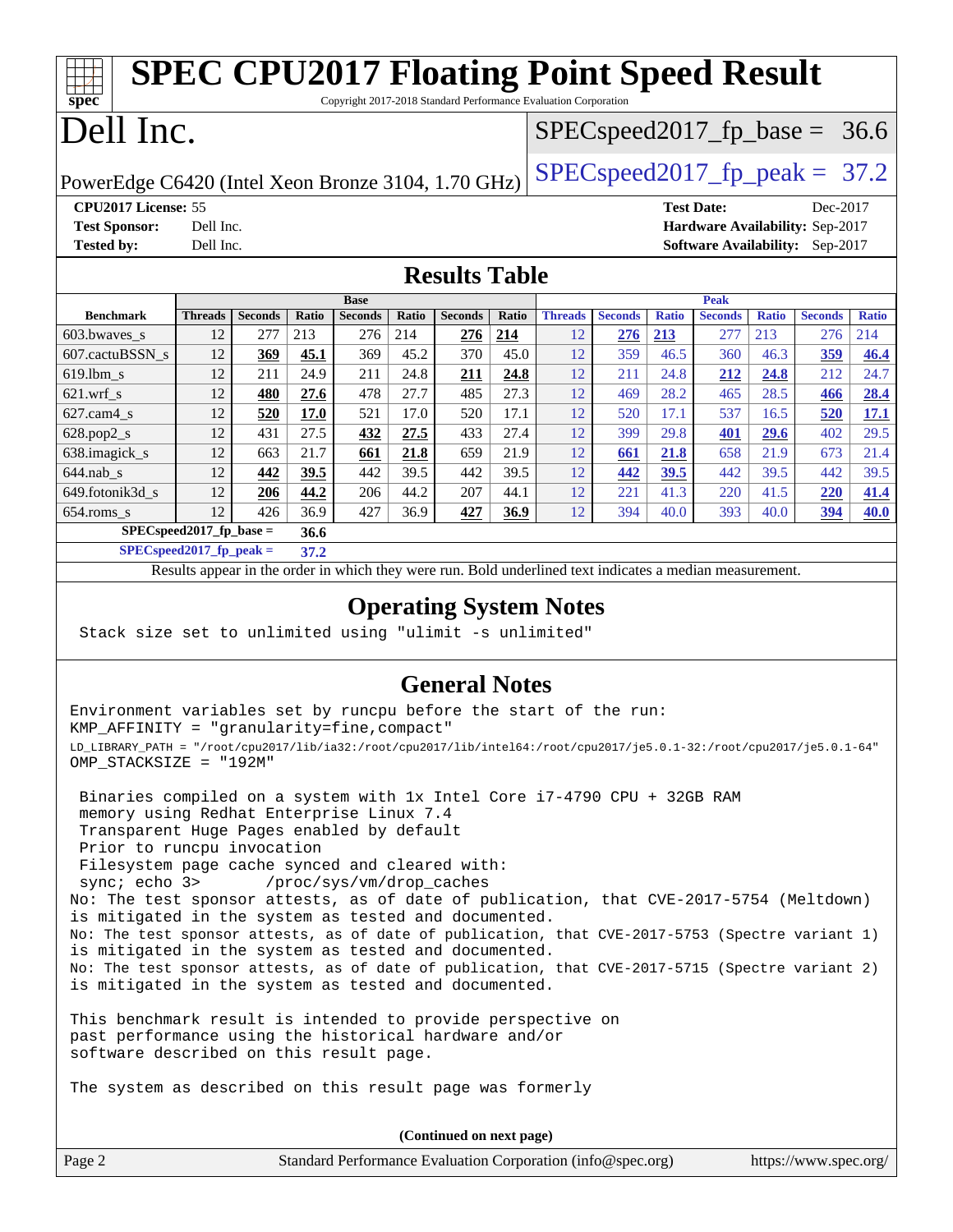#### **[spec](http://www.spec.org/) [SPEC CPU2017 Floating Point Speed Result](http://www.spec.org/auto/cpu2017/Docs/result-fields.html#SPECCPU2017FloatingPointSpeedResult)** Copyright 2017-2018 Standard Performance Evaluation Corporation Dell Inc. PowerEdge C6420 (Intel Xeon Bronze 3104, 1.70 GHz)  $\left|$  [SPECspeed2017\\_fp\\_peak =](http://www.spec.org/auto/cpu2017/Docs/result-fields.html#SPECspeed2017fppeak) 37.2  $SPECspeed2017_fp\_base = 36.6$ **[CPU2017 License:](http://www.spec.org/auto/cpu2017/Docs/result-fields.html#CPU2017License)** 55 **[Test Date:](http://www.spec.org/auto/cpu2017/Docs/result-fields.html#TestDate)** Dec-2017 **[Test Sponsor:](http://www.spec.org/auto/cpu2017/Docs/result-fields.html#TestSponsor)** Dell Inc. **[Hardware Availability:](http://www.spec.org/auto/cpu2017/Docs/result-fields.html#HardwareAvailability)** Sep-2017 **[Tested by:](http://www.spec.org/auto/cpu2017/Docs/result-fields.html#Testedby)** Dell Inc. **[Software Availability:](http://www.spec.org/auto/cpu2017/Docs/result-fields.html#SoftwareAvailability)** Sep-2017 **[General Notes \(Continued\)](http://www.spec.org/auto/cpu2017/Docs/result-fields.html#GeneralNotes)** generally available. At the time of this publication, it may not be shipping, and/or may not be supported, and/or may fail to meet other tests of General Availability described in the SPEC OSG Policy document, <http://www.spec.org/osg/policy.html> This measured result may not be representative of the result that would be measured were this benchmark run with hardware and software available as of the publication date. **[Platform Notes](http://www.spec.org/auto/cpu2017/Docs/result-fields.html#PlatformNotes)** BIOS settings: Virtualization Technology disabled System Profile set to Custom CPU Power Management set to Maximum Performance Memory Frequency set to Maximum Performance Turbo Boost enabled C States disabled Memory Patrol Scrub disabled PCI ASPM L1 Link Power Management disabled Sysinfo program /root/cpu2017/bin/sysinfo Rev: r5797 of 2017-06-14 96c45e4568ad54c135fd618bcc091c0f running on localhost.localdomain Sat Dec 16 10:19:10 2017 SUT (System Under Test) info as seen by some common utilities.

 <https://www.spec.org/cpu2017/Docs/config.html#sysinfo> From /proc/cpuinfo model name : Intel(R) Xeon(R) Bronze 3104 CPU @ 1.70GHz 2 "physical id"s (chips) 12 "processors" cores, siblings (Caution: counting these is hw and system dependent. The following excerpts from /proc/cpuinfo might not be reliable. Use with caution.) cpu cores : 6 siblings : 6 physical 0: cores 0 1 2 3 4 5 physical 1: cores 0 1 2 3 4 5 From lscpu: Architecture: x86\_64 CPU op-mode(s): 32-bit, 64-bit Byte Order: Little Endian

For more information on this section, see

 $CPU(s):$  12 On-line CPU(s) list: 0-11 Thread(s) per core: 1

**(Continued on next page)**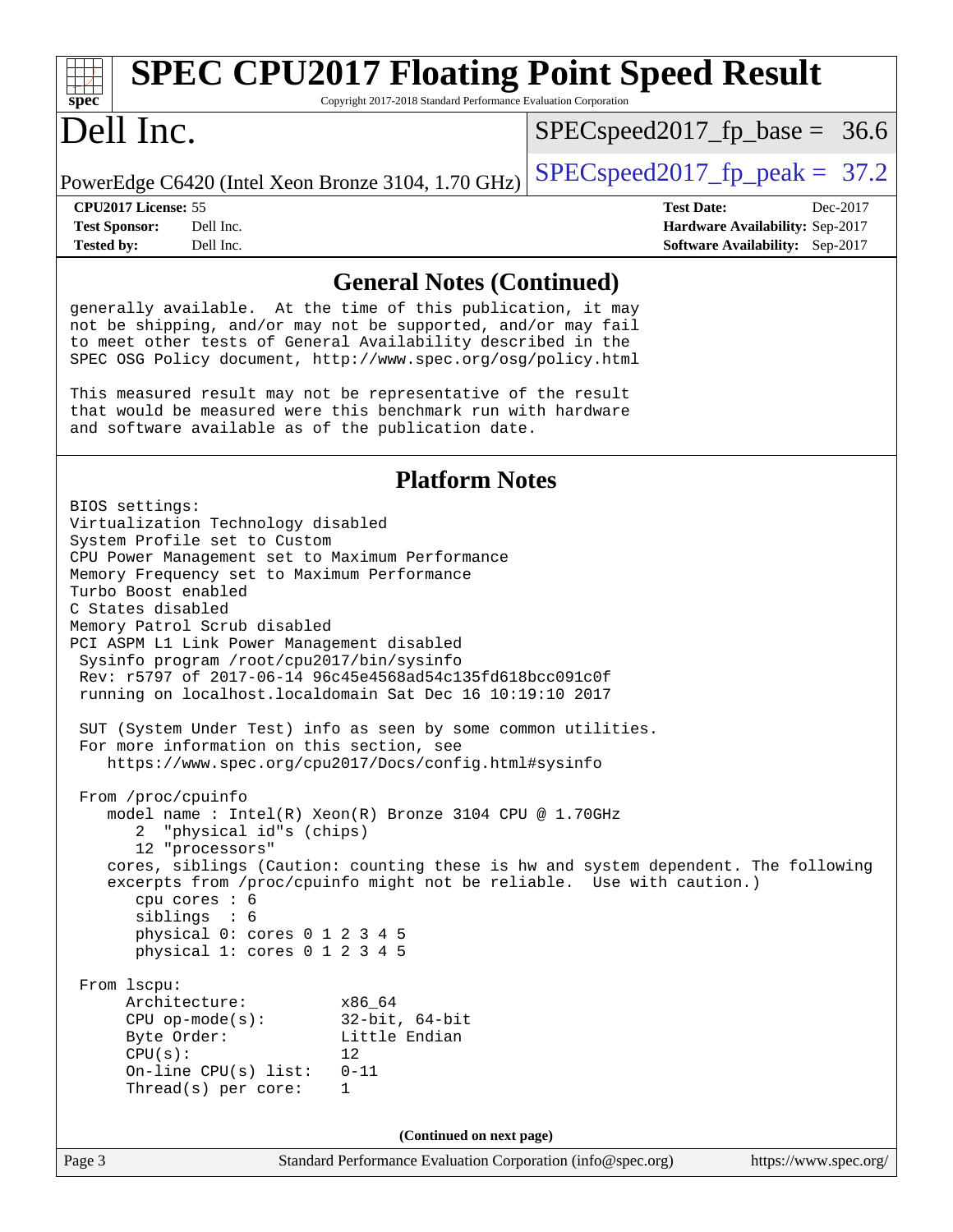| <b>SPEC CPU2017 Floating Point Speed Result</b><br>Copyright 2017-2018 Standard Performance Evaluation Corporation<br>$spec^*$                                                                                                                                                                                                                                                                                                                                                                                                                                                                                                                                                                                                               |                                                               |
|----------------------------------------------------------------------------------------------------------------------------------------------------------------------------------------------------------------------------------------------------------------------------------------------------------------------------------------------------------------------------------------------------------------------------------------------------------------------------------------------------------------------------------------------------------------------------------------------------------------------------------------------------------------------------------------------------------------------------------------------|---------------------------------------------------------------|
| Dell Inc.                                                                                                                                                                                                                                                                                                                                                                                                                                                                                                                                                                                                                                                                                                                                    | $SPEC speed2017_f p\_base = 36.6$                             |
| PowerEdge C6420 (Intel Xeon Bronze 3104, 1.70 GHz)                                                                                                                                                                                                                                                                                                                                                                                                                                                                                                                                                                                                                                                                                           | $SPEC speed2017_fp\_peak = 37.2$                              |
| CPU2017 License: 55                                                                                                                                                                                                                                                                                                                                                                                                                                                                                                                                                                                                                                                                                                                          | <b>Test Date:</b><br>Dec-2017                                 |
| <b>Test Sponsor:</b><br>Dell Inc.                                                                                                                                                                                                                                                                                                                                                                                                                                                                                                                                                                                                                                                                                                            | Hardware Availability: Sep-2017                               |
| <b>Tested by:</b><br>Dell Inc.                                                                                                                                                                                                                                                                                                                                                                                                                                                                                                                                                                                                                                                                                                               | Software Availability: Sep-2017                               |
| <b>Platform Notes (Continued)</b>                                                                                                                                                                                                                                                                                                                                                                                                                                                                                                                                                                                                                                                                                                            |                                                               |
| 6<br>$Core(s)$ per socket:                                                                                                                                                                                                                                                                                                                                                                                                                                                                                                                                                                                                                                                                                                                   |                                                               |
| 2<br>Socket(s):                                                                                                                                                                                                                                                                                                                                                                                                                                                                                                                                                                                                                                                                                                                              |                                                               |
| $\overline{2}$<br>NUMA $node(s):$<br>Vendor ID:<br>GenuineIntel                                                                                                                                                                                                                                                                                                                                                                                                                                                                                                                                                                                                                                                                              |                                                               |
| CPU family:<br>6                                                                                                                                                                                                                                                                                                                                                                                                                                                                                                                                                                                                                                                                                                                             |                                                               |
| Model:<br>85                                                                                                                                                                                                                                                                                                                                                                                                                                                                                                                                                                                                                                                                                                                                 |                                                               |
| Model name:                                                                                                                                                                                                                                                                                                                                                                                                                                                                                                                                                                                                                                                                                                                                  | $Intel(R) Xeon(R) Bronze 3104 CPU @ 1.70GHz$                  |
| Stepping:<br>4<br>1700.000                                                                                                                                                                                                                                                                                                                                                                                                                                                                                                                                                                                                                                                                                                                   |                                                               |
| CPU MHz:<br>BogoMIPS:<br>3400.00                                                                                                                                                                                                                                                                                                                                                                                                                                                                                                                                                                                                                                                                                                             |                                                               |
| Virtualization:<br>$VT - x$                                                                                                                                                                                                                                                                                                                                                                                                                                                                                                                                                                                                                                                                                                                  |                                                               |
| 32K<br>L1d cache:                                                                                                                                                                                                                                                                                                                                                                                                                                                                                                                                                                                                                                                                                                                            |                                                               |
| Lli cache:<br>32K                                                                                                                                                                                                                                                                                                                                                                                                                                                                                                                                                                                                                                                                                                                            |                                                               |
| L2 cache:<br>1024K<br>L3 cache:<br>8448K                                                                                                                                                                                                                                                                                                                                                                                                                                                                                                                                                                                                                                                                                                     |                                                               |
| NUMA node0 CPU(s):<br>0, 2, 4, 6, 8, 10                                                                                                                                                                                                                                                                                                                                                                                                                                                                                                                                                                                                                                                                                                      |                                                               |
| NUMA nodel CPU(s):<br>1, 3, 5, 7, 9, 11                                                                                                                                                                                                                                                                                                                                                                                                                                                                                                                                                                                                                                                                                                      |                                                               |
| Flagg:<br>pat pse36 clflush dts acpi mmx fxsr sse sse2 ss ht tm pbe syscall nx pdpelgb rdtscp<br>lm constant_tsc art arch_perfmon pebs bts rep_good nopl xtopology nonstop_tsc<br>aperfmperf eagerfpu pni pclmulqdq dtes64 monitor ds_cpl vmx smx est tm2 ssse3 fma<br>cx16 xtpr pdcm pcid dca sse4_1 sse4_2 x2apic movbe popcnt tsc_deadline_timer aes<br>xsave avx f16c rdrand lahf_lm abm 3dnowprefetch epb cat_13 cdp_13 intel_pt<br>tpr_shadow vnmi flexpriority ept vpid fsgsbase tsc_adjust bmil hle avx2 smep bmi2<br>erms invpcid rtm cqm mpx rdt_a avx512f avx512dq rdseed adx smap clflushopt clwb<br>avx512cd avx512bw avx512vl xsaveopt xsavec xgetbvl cqm_llc cqm_occup_llc<br>cqm_mbm_total cqm_mbm_local dtherm arat pln pts | fpu vme de pse tsc msr pae mce cx8 apic sep mtrr pge mca cmov |
| /proc/cpuinfo cache data<br>cache size : 8448 KB                                                                                                                                                                                                                                                                                                                                                                                                                                                                                                                                                                                                                                                                                             |                                                               |
| From numactl --hardware WARNING: a numactl 'node' might or might not correspond to a<br>physical chip.<br>$available: 2 nodes (0-1)$<br>node 0 cpus: 0 2 4 6 8 10<br>node 0 size: 96965 MB<br>node 0 free: 88575 MB<br>node 1 cpus: 1 3 5 7 9 11<br>node 1 size: 98304 MB<br>node 1 free: 93253 MB<br>node distances:<br>$\overline{0}$<br>$\overline{1}$<br>node<br>10<br>0:<br>21<br>1:<br>21<br>10<br>From /proc/meminfo<br>MemTotal:<br>196690028 kB                                                                                                                                                                                                                                                                                     |                                                               |
| (Continued on next page)                                                                                                                                                                                                                                                                                                                                                                                                                                                                                                                                                                                                                                                                                                                     |                                                               |
| Page 4<br>Standard Performance Evaluation Corporation (info@spec.org)                                                                                                                                                                                                                                                                                                                                                                                                                                                                                                                                                                                                                                                                        | https://www.spec.org/                                         |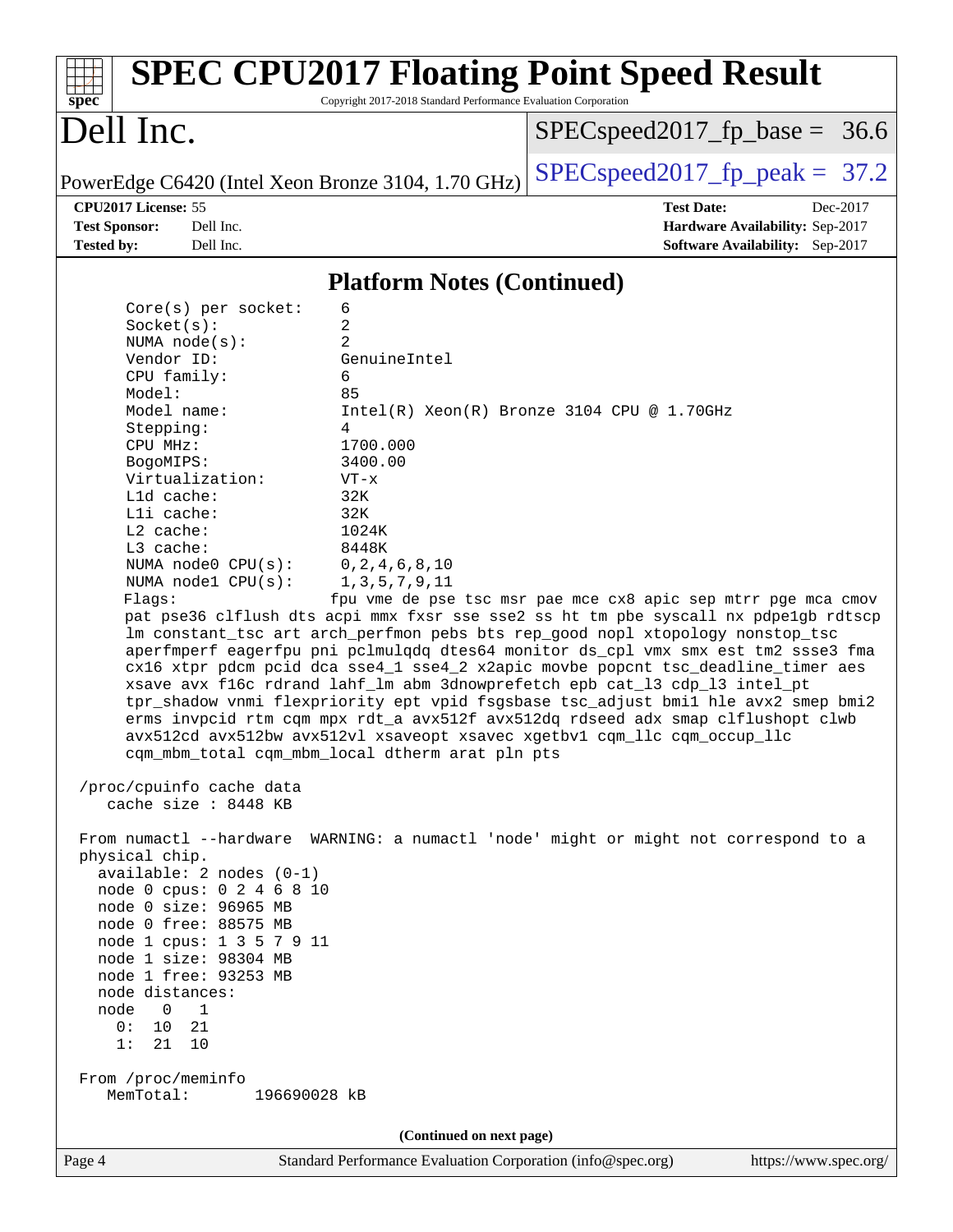| <b>SPEC CPU2017 Floating Point Speed Result</b><br>Copyright 2017-2018 Standard Performance Evaluation Corporation<br>$spec^*$                                                                                                                                                                                                                                                               |                                                                    |
|----------------------------------------------------------------------------------------------------------------------------------------------------------------------------------------------------------------------------------------------------------------------------------------------------------------------------------------------------------------------------------------------|--------------------------------------------------------------------|
| Dell Inc.                                                                                                                                                                                                                                                                                                                                                                                    | $SPEC speed2017_fp\_base = 36.6$                                   |
| PowerEdge C6420 (Intel Xeon Bronze 3104, 1.70 GHz)                                                                                                                                                                                                                                                                                                                                           | $SPEC speed2017fr peak = 37.2$                                     |
| CPU2017 License: 55                                                                                                                                                                                                                                                                                                                                                                          | <b>Test Date:</b><br>Dec-2017                                      |
| <b>Test Sponsor:</b><br>Dell Inc.<br><b>Tested by:</b><br>Dell Inc.                                                                                                                                                                                                                                                                                                                          | Hardware Availability: Sep-2017<br>Software Availability: Sep-2017 |
|                                                                                                                                                                                                                                                                                                                                                                                              |                                                                    |
| <b>Platform Notes (Continued)</b>                                                                                                                                                                                                                                                                                                                                                            |                                                                    |
| 128<br>HugePages_Total:<br>Hugepagesize:<br>2048 kB                                                                                                                                                                                                                                                                                                                                          |                                                                    |
| From /etc/*release* /etc/*version*                                                                                                                                                                                                                                                                                                                                                           |                                                                    |
| centos-release: CentOS Linux release 7.4.1708 (Core)                                                                                                                                                                                                                                                                                                                                         |                                                                    |
| centos-release-upstream: Derived from Red Hat Enterprise Linux 7.4 (Source)<br>os-release:                                                                                                                                                                                                                                                                                                   |                                                                    |
| NAME="CentOS Linux"                                                                                                                                                                                                                                                                                                                                                                          |                                                                    |
| VERSION="7 (Core)"                                                                                                                                                                                                                                                                                                                                                                           |                                                                    |
| ID="centos"<br>ID LIKE="rhel fedora"                                                                                                                                                                                                                                                                                                                                                         |                                                                    |
| VERSION_ID="7"                                                                                                                                                                                                                                                                                                                                                                               |                                                                    |
| PRETTY_NAME="CentOS Linux 7 (Core)"                                                                                                                                                                                                                                                                                                                                                          |                                                                    |
| ANSI_COLOR="0;31"                                                                                                                                                                                                                                                                                                                                                                            |                                                                    |
| CPE_NAME="cpe:/o:centos:centos:7"<br>redhat-release: CentOS Linux release 7.4.1708 (Core)                                                                                                                                                                                                                                                                                                    |                                                                    |
| system-release: CentOS Linux release 7.4.1708 (Core)                                                                                                                                                                                                                                                                                                                                         |                                                                    |
| system-release-cpe: cpe:/o:centos:centos:7                                                                                                                                                                                                                                                                                                                                                   |                                                                    |
| uname $-a$ :<br>Linux localhost.localdomain 3.10.0-693.5.2.el7.x86_64 #1 SMP Fri Oct 20 20:32:50 UTC<br>2017 x86_64 x86_64 x86_64 GNU/Linux                                                                                                                                                                                                                                                  |                                                                    |
| run-level 3 Dec 15 00:07                                                                                                                                                                                                                                                                                                                                                                     |                                                                    |
| SPEC is set to: /root/cpu2017                                                                                                                                                                                                                                                                                                                                                                |                                                                    |
| Size Used Avail Use% Mounted on<br>Type<br>Filesystem<br>$/\text{dev/sda2}$<br>xfs<br>433G<br>24G<br>409G<br>$6\%$ /                                                                                                                                                                                                                                                                         |                                                                    |
| Additional information from dmidecode follows. WARNING: Use caution when you interpret<br>this section. The 'dmidecode' program reads system data which is "intended to allow<br>hardware to be accurately determined", but the intent may not be met, as there are<br>frequent changes to hardware, firmware, and the "DMTF SMBIOS" standard.<br>BIOS Dell Inc. 1.0.8 07/12/2017<br>Memory: |                                                                    |
| 12x 002C00B3002C 18ASF2G72PDZ-2G6D1 16 GB 2 rank 2666, configured at 2133<br>4x Not Specified Not Specified                                                                                                                                                                                                                                                                                  |                                                                    |
| (End of data from sysinfo program)                                                                                                                                                                                                                                                                                                                                                           |                                                                    |
| <b>Compiler Version Notes</b>                                                                                                                                                                                                                                                                                                                                                                |                                                                    |
| CC 619.1bm_s(base) 638.imagick_s(base, peak) 644.nab_s(base, peak)                                                                                                                                                                                                                                                                                                                           | ======================                                             |
| icc (ICC) 18.0.0 20170811                                                                                                                                                                                                                                                                                                                                                                    |                                                                    |
| (Continued on next page)                                                                                                                                                                                                                                                                                                                                                                     |                                                                    |
| Page 5<br>Standard Performance Evaluation Corporation (info@spec.org)                                                                                                                                                                                                                                                                                                                        | https://www.spec.org/                                              |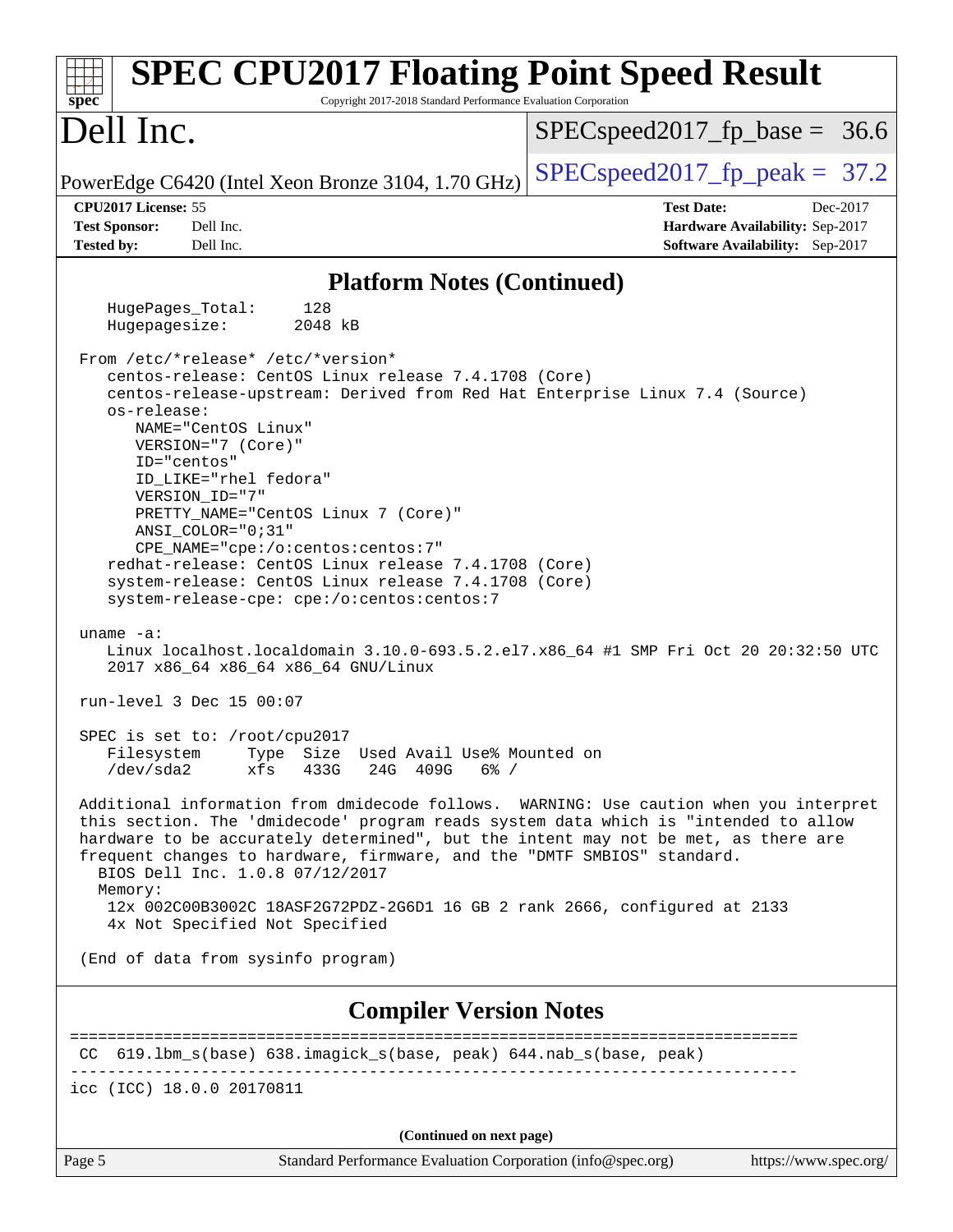| <b>SPEC CPU2017 Floating Point Speed Result</b><br>Copyright 2017-2018 Standard Performance Evaluation Corporation<br>spec <sup>®</sup>                             |                                                                                                            |  |  |  |  |  |  |
|---------------------------------------------------------------------------------------------------------------------------------------------------------------------|------------------------------------------------------------------------------------------------------------|--|--|--|--|--|--|
| Dell Inc.                                                                                                                                                           | $SPEC speed2017\_fp\_base =$<br>36.6                                                                       |  |  |  |  |  |  |
| PowerEdge C6420 (Intel Xeon Bronze 3104, 1.70 GHz)                                                                                                                  | $SPEC speed2017fp peak = 37.2$                                                                             |  |  |  |  |  |  |
| CPU2017 License: 55<br><b>Test Sponsor:</b><br>Dell Inc.<br><b>Tested by:</b><br>Dell Inc.                                                                          | <b>Test Date:</b><br>Dec-2017<br>Hardware Availability: Sep-2017<br><b>Software Availability:</b> Sep-2017 |  |  |  |  |  |  |
| <b>Compiler Version Notes (Continued)</b>                                                                                                                           |                                                                                                            |  |  |  |  |  |  |
| Copyright (C) 1985-2017 Intel Corporation. All rights reserved.                                                                                                     |                                                                                                            |  |  |  |  |  |  |
| $CC$ $619.1bm_s(peak)$                                                                                                                                              |                                                                                                            |  |  |  |  |  |  |
| icc (ICC) 18.0.0 20170811<br>Copyright (C) 1985-2017 Intel Corporation. All rights reserved.<br>________________________________                                    |                                                                                                            |  |  |  |  |  |  |
| FC 607.cactuBSSN_s(base)<br>____________________________                                                                                                            |                                                                                                            |  |  |  |  |  |  |
| icpc (ICC) 18.0.0 20170811<br>Copyright (C) 1985-2017 Intel Corporation. All rights reserved.<br>icc (ICC) 18.0.0 20170811                                          |                                                                                                            |  |  |  |  |  |  |
| Copyright (C) 1985-2017 Intel Corporation. All rights reserved.<br>ifort (IFORT) 18.0.0 20170811<br>Copyright (C) 1985-2017 Intel Corporation. All rights reserved. |                                                                                                            |  |  |  |  |  |  |
| 607.cactuBSSN_s(peak)<br>FC                                                                                                                                         |                                                                                                            |  |  |  |  |  |  |
| icpc (ICC) 18.0.0 20170811<br>Copyright (C) 1985-2017 Intel Corporation. All rights reserved.<br>icc (ICC) 18.0.0 20170811                                          |                                                                                                            |  |  |  |  |  |  |
| Copyright (C) 1985-2017 Intel Corporation. All rights reserved.<br>ifort (IFORT) 18.0.0 20170811<br>Copyright (C) 1985-2017 Intel Corporation. All rights reserved. |                                                                                                            |  |  |  |  |  |  |
|                                                                                                                                                                     |                                                                                                            |  |  |  |  |  |  |
| FC 603.bwaves_s(base) 649.fotonik3d_s(base) 654.roms_s(base)                                                                                                        |                                                                                                            |  |  |  |  |  |  |
| ifort (IFORT) 18.0.0 20170811<br>Copyright (C) 1985-2017 Intel Corporation. All rights reserved.                                                                    |                                                                                                            |  |  |  |  |  |  |
| 603.bwaves_s(peak) 649.fotonik3d_s(peak) 654.roms_s(peak)<br>FC.                                                                                                    |                                                                                                            |  |  |  |  |  |  |
| ifort (IFORT) 18.0.0 20170811<br>Copyright (C) 1985-2017 Intel Corporation. All rights reserved.                                                                    |                                                                                                            |  |  |  |  |  |  |
|                                                                                                                                                                     |                                                                                                            |  |  |  |  |  |  |
| (Continued on next page)<br>https://www.spec.org/<br>Page 6<br>Standard Performance Evaluation Corporation (info@spec.org)                                          |                                                                                                            |  |  |  |  |  |  |
|                                                                                                                                                                     |                                                                                                            |  |  |  |  |  |  |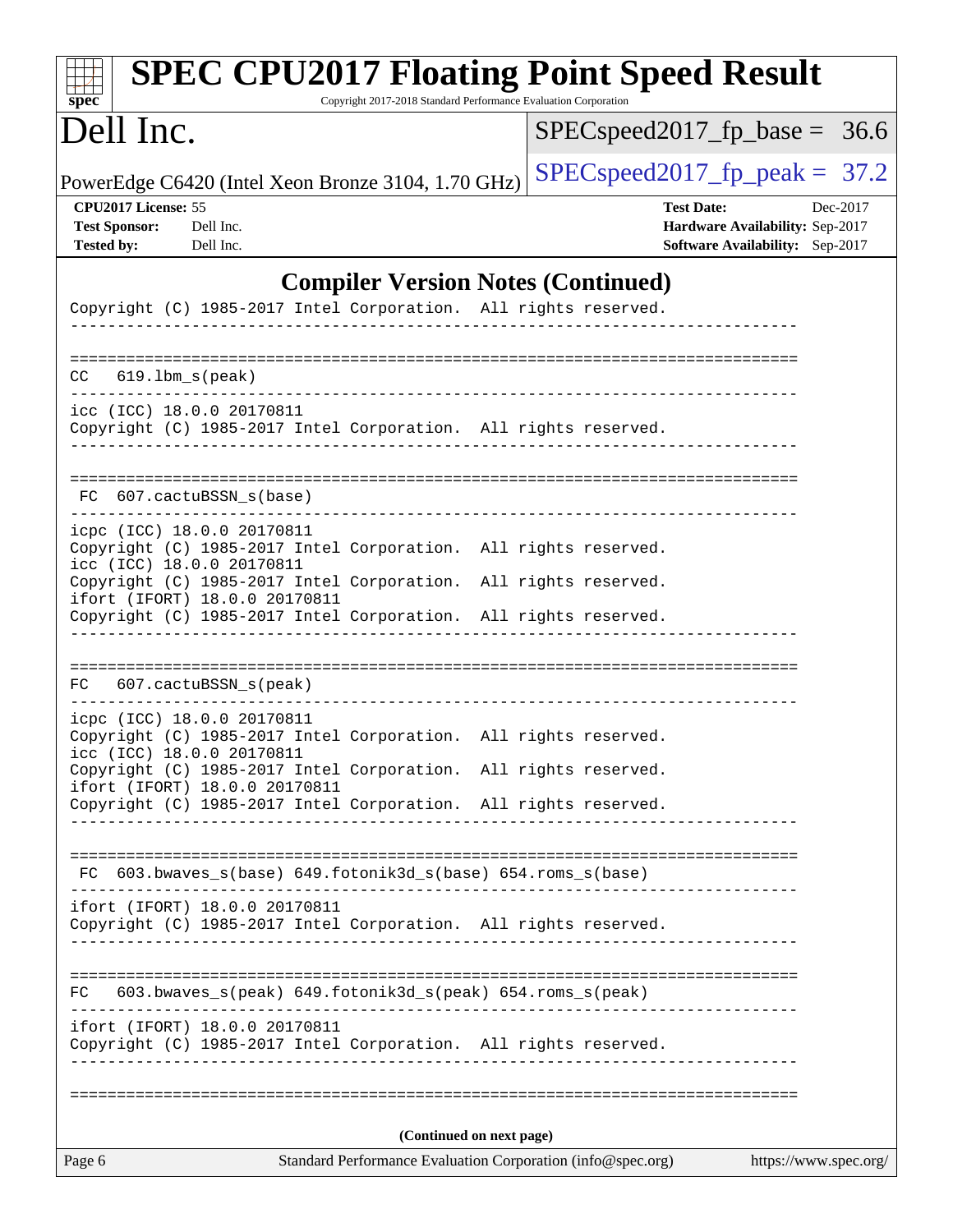| <b>SPEC CPU2017 Floating Point Speed Result</b><br>$spec^*$<br>Copyright 2017-2018 Standard Performance Evaluation Corporation |                                                                                                            |  |  |  |  |  |  |
|--------------------------------------------------------------------------------------------------------------------------------|------------------------------------------------------------------------------------------------------------|--|--|--|--|--|--|
| Dell Inc.                                                                                                                      | $SPEC speed2017_f p\_base = 36.6$                                                                          |  |  |  |  |  |  |
| PowerEdge C6420 (Intel Xeon Bronze 3104, 1.70 GHz)                                                                             | $SPEC speed2017_fp\_peak = 37.2$                                                                           |  |  |  |  |  |  |
| CPU2017 License: 55<br><b>Test Sponsor:</b><br>Dell Inc.<br><b>Tested by:</b><br>Dell Inc.                                     | <b>Test Date:</b><br>Dec-2017<br>Hardware Availability: Sep-2017<br><b>Software Availability:</b> Sep-2017 |  |  |  |  |  |  |
| <b>Compiler Version Notes (Continued)</b>                                                                                      |                                                                                                            |  |  |  |  |  |  |
| 621.wrf_s(base) 627.cam4_s(base, peak) 628.pop2_s(base)<br>CC.                                                                 |                                                                                                            |  |  |  |  |  |  |
| ifort (IFORT) 18.0.0 20170811<br>Copyright (C) 1985-2017 Intel Corporation. All rights reserved.<br>icc (ICC) 18.0.0 20170811  |                                                                                                            |  |  |  |  |  |  |
| Copyright (C) 1985-2017 Intel Corporation. All rights reserved.                                                                |                                                                                                            |  |  |  |  |  |  |
| $621.wrf_s(peak)$ $628.pop2_s(peak)$<br>CC                                                                                     |                                                                                                            |  |  |  |  |  |  |
| ifort (IFORT) 18.0.0 20170811<br>Copyright (C) 1985-2017 Intel Corporation. All rights reserved.<br>icc (ICC) 18.0.0 20170811  |                                                                                                            |  |  |  |  |  |  |
| Copyright (C) 1985-2017 Intel Corporation. All rights reserved.                                                                |                                                                                                            |  |  |  |  |  |  |
| ⌒<br>. .                                                                                                                       |                                                                                                            |  |  |  |  |  |  |

**[Base Compiler Invocation](http://www.spec.org/auto/cpu2017/Docs/result-fields.html#BaseCompilerInvocation)**

[C benchmarks](http://www.spec.org/auto/cpu2017/Docs/result-fields.html#Cbenchmarks):

[icc](http://www.spec.org/cpu2017/results/res2018q1/cpu2017-20180122-02790.flags.html#user_CCbase_intel_icc_18.0_66fc1ee009f7361af1fbd72ca7dcefbb700085f36577c54f309893dd4ec40d12360134090235512931783d35fd58c0460139e722d5067c5574d8eaf2b3e37e92)

[Fortran benchmarks](http://www.spec.org/auto/cpu2017/Docs/result-fields.html#Fortranbenchmarks): [ifort](http://www.spec.org/cpu2017/results/res2018q1/cpu2017-20180122-02790.flags.html#user_FCbase_intel_ifort_18.0_8111460550e3ca792625aed983ce982f94888b8b503583aa7ba2b8303487b4d8a21a13e7191a45c5fd58ff318f48f9492884d4413fa793fd88dd292cad7027ca)

[Benchmarks using both Fortran and C](http://www.spec.org/auto/cpu2017/Docs/result-fields.html#BenchmarksusingbothFortranandC): [ifort](http://www.spec.org/cpu2017/results/res2018q1/cpu2017-20180122-02790.flags.html#user_CC_FCbase_intel_ifort_18.0_8111460550e3ca792625aed983ce982f94888b8b503583aa7ba2b8303487b4d8a21a13e7191a45c5fd58ff318f48f9492884d4413fa793fd88dd292cad7027ca) [icc](http://www.spec.org/cpu2017/results/res2018q1/cpu2017-20180122-02790.flags.html#user_CC_FCbase_intel_icc_18.0_66fc1ee009f7361af1fbd72ca7dcefbb700085f36577c54f309893dd4ec40d12360134090235512931783d35fd58c0460139e722d5067c5574d8eaf2b3e37e92)

[Benchmarks using Fortran, C, and C++:](http://www.spec.org/auto/cpu2017/Docs/result-fields.html#BenchmarksusingFortranCandCXX) [icpc](http://www.spec.org/cpu2017/results/res2018q1/cpu2017-20180122-02790.flags.html#user_CC_CXX_FCbase_intel_icpc_18.0_c510b6838c7f56d33e37e94d029a35b4a7bccf4766a728ee175e80a419847e808290a9b78be685c44ab727ea267ec2f070ec5dc83b407c0218cded6866a35d07) [icc](http://www.spec.org/cpu2017/results/res2018q1/cpu2017-20180122-02790.flags.html#user_CC_CXX_FCbase_intel_icc_18.0_66fc1ee009f7361af1fbd72ca7dcefbb700085f36577c54f309893dd4ec40d12360134090235512931783d35fd58c0460139e722d5067c5574d8eaf2b3e37e92) [ifort](http://www.spec.org/cpu2017/results/res2018q1/cpu2017-20180122-02790.flags.html#user_CC_CXX_FCbase_intel_ifort_18.0_8111460550e3ca792625aed983ce982f94888b8b503583aa7ba2b8303487b4d8a21a13e7191a45c5fd58ff318f48f9492884d4413fa793fd88dd292cad7027ca)

## **[Base Portability Flags](http://www.spec.org/auto/cpu2017/Docs/result-fields.html#BasePortabilityFlags)**

 603.bwaves\_s: [-DSPEC\\_LP64](http://www.spec.org/cpu2017/results/res2018q1/cpu2017-20180122-02790.flags.html#suite_basePORTABILITY603_bwaves_s_DSPEC_LP64) 607.cactuBSSN\_s: [-DSPEC\\_LP64](http://www.spec.org/cpu2017/results/res2018q1/cpu2017-20180122-02790.flags.html#suite_basePORTABILITY607_cactuBSSN_s_DSPEC_LP64) 619.lbm\_s: [-DSPEC\\_LP64](http://www.spec.org/cpu2017/results/res2018q1/cpu2017-20180122-02790.flags.html#suite_basePORTABILITY619_lbm_s_DSPEC_LP64) 621.wrf\_s: [-DSPEC\\_LP64](http://www.spec.org/cpu2017/results/res2018q1/cpu2017-20180122-02790.flags.html#suite_basePORTABILITY621_wrf_s_DSPEC_LP64) [-DSPEC\\_CASE\\_FLAG](http://www.spec.org/cpu2017/results/res2018q1/cpu2017-20180122-02790.flags.html#b621.wrf_s_baseCPORTABILITY_DSPEC_CASE_FLAG) [-convert big\\_endian](http://www.spec.org/cpu2017/results/res2018q1/cpu2017-20180122-02790.flags.html#user_baseFPORTABILITY621_wrf_s_convert_big_endian_c3194028bc08c63ac5d04de18c48ce6d347e4e562e8892b8bdbdc0214820426deb8554edfa529a3fb25a586e65a3d812c835984020483e7e73212c4d31a38223) 627.cam4\_s: [-DSPEC\\_LP64](http://www.spec.org/cpu2017/results/res2018q1/cpu2017-20180122-02790.flags.html#suite_basePORTABILITY627_cam4_s_DSPEC_LP64) [-DSPEC\\_CASE\\_FLAG](http://www.spec.org/cpu2017/results/res2018q1/cpu2017-20180122-02790.flags.html#b627.cam4_s_baseCPORTABILITY_DSPEC_CASE_FLAG) 628.pop2\_s: [-DSPEC\\_LP64](http://www.spec.org/cpu2017/results/res2018q1/cpu2017-20180122-02790.flags.html#suite_basePORTABILITY628_pop2_s_DSPEC_LP64) [-DSPEC\\_CASE\\_FLAG](http://www.spec.org/cpu2017/results/res2018q1/cpu2017-20180122-02790.flags.html#b628.pop2_s_baseCPORTABILITY_DSPEC_CASE_FLAG) [-convert big\\_endian](http://www.spec.org/cpu2017/results/res2018q1/cpu2017-20180122-02790.flags.html#user_baseFPORTABILITY628_pop2_s_convert_big_endian_c3194028bc08c63ac5d04de18c48ce6d347e4e562e8892b8bdbdc0214820426deb8554edfa529a3fb25a586e65a3d812c835984020483e7e73212c4d31a38223) [-assume byterecl](http://www.spec.org/cpu2017/results/res2018q1/cpu2017-20180122-02790.flags.html#user_baseFPORTABILITY628_pop2_s_assume_byterecl_7e47d18b9513cf18525430bbf0f2177aa9bf368bc7a059c09b2c06a34b53bd3447c950d3f8d6c70e3faf3a05c8557d66a5798b567902e8849adc142926523472) 638.imagick\_s: [-DSPEC\\_LP64](http://www.spec.org/cpu2017/results/res2018q1/cpu2017-20180122-02790.flags.html#suite_basePORTABILITY638_imagick_s_DSPEC_LP64) 644.nab\_s: [-DSPEC\\_LP64](http://www.spec.org/cpu2017/results/res2018q1/cpu2017-20180122-02790.flags.html#suite_basePORTABILITY644_nab_s_DSPEC_LP64) 649.fotonik3d\_s: [-DSPEC\\_LP64](http://www.spec.org/cpu2017/results/res2018q1/cpu2017-20180122-02790.flags.html#suite_basePORTABILITY649_fotonik3d_s_DSPEC_LP64)

**(Continued on next page)**

Page 7 Standard Performance Evaluation Corporation [\(info@spec.org\)](mailto:info@spec.org) <https://www.spec.org/>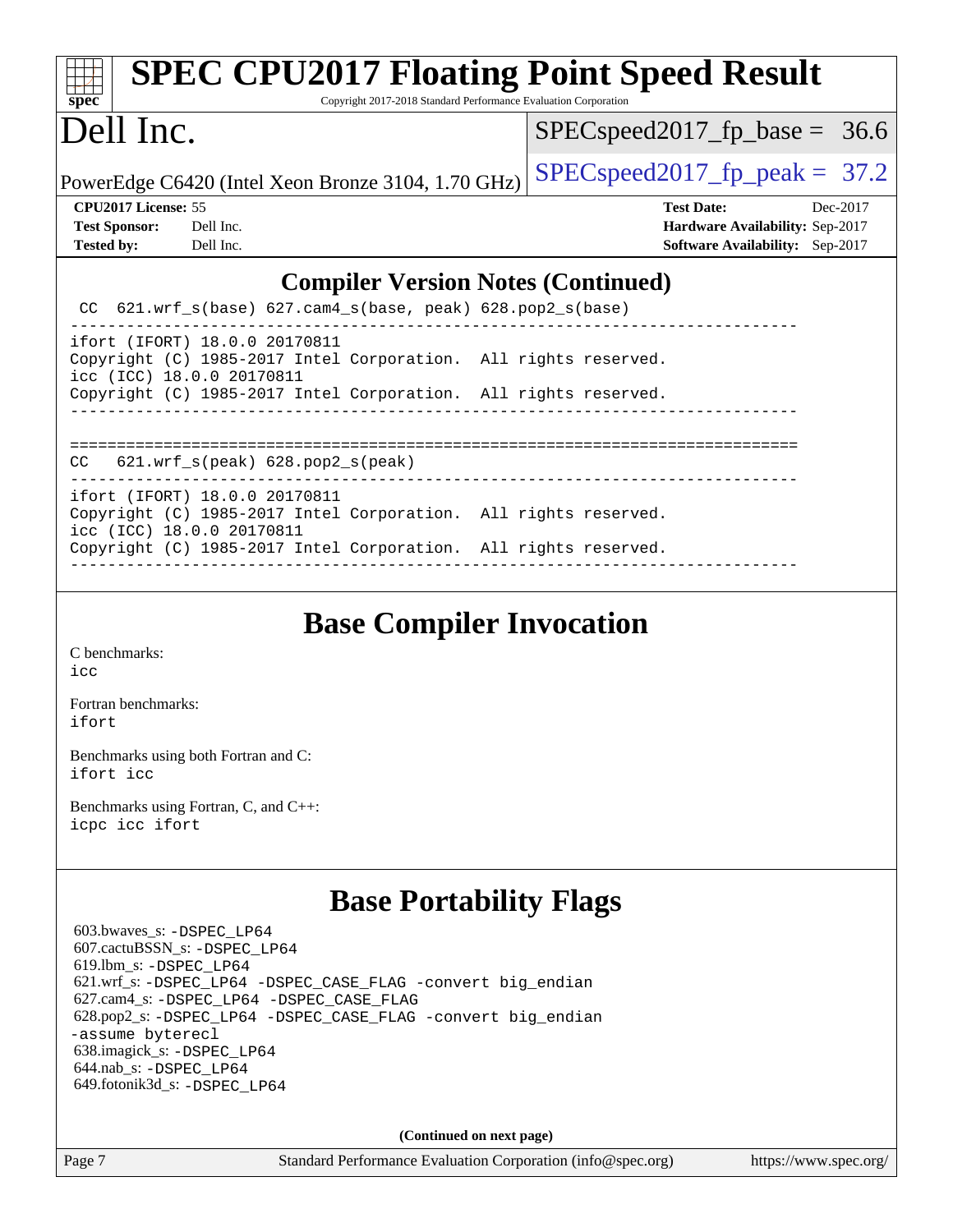#### **[spec](http://www.spec.org/) [SPEC CPU2017 Floating Point Speed Result](http://www.spec.org/auto/cpu2017/Docs/result-fields.html#SPECCPU2017FloatingPointSpeedResult)** Copyright 2017-2018 Standard Performance Evaluation Corporation Dell Inc. PowerEdge C6420 (Intel Xeon Bronze 3104, 1.70 GHz)  $\left|$  [SPECspeed2017\\_fp\\_peak =](http://www.spec.org/auto/cpu2017/Docs/result-fields.html#SPECspeed2017fppeak) 37.2  $SPECspeed2017_fp\_base = 36.6$ **[CPU2017 License:](http://www.spec.org/auto/cpu2017/Docs/result-fields.html#CPU2017License)** 55 **[Test Date:](http://www.spec.org/auto/cpu2017/Docs/result-fields.html#TestDate)** Dec-2017 **[Test Sponsor:](http://www.spec.org/auto/cpu2017/Docs/result-fields.html#TestSponsor)** Dell Inc. **[Hardware Availability:](http://www.spec.org/auto/cpu2017/Docs/result-fields.html#HardwareAvailability)** Sep-2017 **[Tested by:](http://www.spec.org/auto/cpu2017/Docs/result-fields.html#Testedby)** Dell Inc. **[Software Availability:](http://www.spec.org/auto/cpu2017/Docs/result-fields.html#SoftwareAvailability)** Sep-2017 **[Base Portability Flags \(Continued\)](http://www.spec.org/auto/cpu2017/Docs/result-fields.html#BasePortabilityFlags)** 654.roms\_s: [-DSPEC\\_LP64](http://www.spec.org/cpu2017/results/res2018q1/cpu2017-20180122-02790.flags.html#suite_basePORTABILITY654_roms_s_DSPEC_LP64) **[Base Optimization Flags](http://www.spec.org/auto/cpu2017/Docs/result-fields.html#BaseOptimizationFlags)** [C benchmarks](http://www.spec.org/auto/cpu2017/Docs/result-fields.html#Cbenchmarks): [-xCORE-AVX2](http://www.spec.org/cpu2017/results/res2018q1/cpu2017-20180122-02790.flags.html#user_CCbase_f-xCORE-AVX2) [-ipo](http://www.spec.org/cpu2017/results/res2018q1/cpu2017-20180122-02790.flags.html#user_CCbase_f-ipo) [-O3](http://www.spec.org/cpu2017/results/res2018q1/cpu2017-20180122-02790.flags.html#user_CCbase_f-O3) [-no-prec-div](http://www.spec.org/cpu2017/results/res2018q1/cpu2017-20180122-02790.flags.html#user_CCbase_f-no-prec-div) [-qopt-prefetch](http://www.spec.org/cpu2017/results/res2018q1/cpu2017-20180122-02790.flags.html#user_CCbase_f-qopt-prefetch) [-ffinite-math-only](http://www.spec.org/cpu2017/results/res2018q1/cpu2017-20180122-02790.flags.html#user_CCbase_f_finite_math_only_cb91587bd2077682c4b38af759c288ed7c732db004271a9512da14a4f8007909a5f1427ecbf1a0fb78ff2a814402c6114ac565ca162485bbcae155b5e4258871) [-qopt-mem-layout-trans=3](http://www.spec.org/cpu2017/results/res2018q1/cpu2017-20180122-02790.flags.html#user_CCbase_f-qopt-mem-layout-trans_de80db37974c74b1f0e20d883f0b675c88c3b01e9d123adea9b28688d64333345fb62bc4a798493513fdb68f60282f9a726aa07f478b2f7113531aecce732043) [-qopenmp](http://www.spec.org/cpu2017/results/res2018q1/cpu2017-20180122-02790.flags.html#user_CCbase_qopenmp_16be0c44f24f464004c6784a7acb94aca937f053568ce72f94b139a11c7c168634a55f6653758ddd83bcf7b8463e8028bb0b48b77bcddc6b78d5d95bb1df2967) [-DSPEC\\_OPENMP](http://www.spec.org/cpu2017/results/res2018q1/cpu2017-20180122-02790.flags.html#suite_CCbase_DSPEC_OPENMP) [Fortran benchmarks](http://www.spec.org/auto/cpu2017/Docs/result-fields.html#Fortranbenchmarks): [-DSPEC\\_OPENMP](http://www.spec.org/cpu2017/results/res2018q1/cpu2017-20180122-02790.flags.html#suite_FCbase_DSPEC_OPENMP) [-xCORE-AVX2](http://www.spec.org/cpu2017/results/res2018q1/cpu2017-20180122-02790.flags.html#user_FCbase_f-xCORE-AVX2) [-ipo](http://www.spec.org/cpu2017/results/res2018q1/cpu2017-20180122-02790.flags.html#user_FCbase_f-ipo) [-O3](http://www.spec.org/cpu2017/results/res2018q1/cpu2017-20180122-02790.flags.html#user_FCbase_f-O3) [-no-prec-div](http://www.spec.org/cpu2017/results/res2018q1/cpu2017-20180122-02790.flags.html#user_FCbase_f-no-prec-div) [-qopt-prefetch](http://www.spec.org/cpu2017/results/res2018q1/cpu2017-20180122-02790.flags.html#user_FCbase_f-qopt-prefetch) [-ffinite-math-only](http://www.spec.org/cpu2017/results/res2018q1/cpu2017-20180122-02790.flags.html#user_FCbase_f_finite_math_only_cb91587bd2077682c4b38af759c288ed7c732db004271a9512da14a4f8007909a5f1427ecbf1a0fb78ff2a814402c6114ac565ca162485bbcae155b5e4258871) [-qopt-mem-layout-trans=3](http://www.spec.org/cpu2017/results/res2018q1/cpu2017-20180122-02790.flags.html#user_FCbase_f-qopt-mem-layout-trans_de80db37974c74b1f0e20d883f0b675c88c3b01e9d123adea9b28688d64333345fb62bc4a798493513fdb68f60282f9a726aa07f478b2f7113531aecce732043) [-qopenmp](http://www.spec.org/cpu2017/results/res2018q1/cpu2017-20180122-02790.flags.html#user_FCbase_qopenmp_16be0c44f24f464004c6784a7acb94aca937f053568ce72f94b139a11c7c168634a55f6653758ddd83bcf7b8463e8028bb0b48b77bcddc6b78d5d95bb1df2967) [-nostandard-realloc-lhs](http://www.spec.org/cpu2017/results/res2018q1/cpu2017-20180122-02790.flags.html#user_FCbase_f_2003_std_realloc_82b4557e90729c0f113870c07e44d33d6f5a304b4f63d4c15d2d0f1fab99f5daaed73bdb9275d9ae411527f28b936061aa8b9c8f2d63842963b95c9dd6426b8a) [-align array32byte](http://www.spec.org/cpu2017/results/res2018q1/cpu2017-20180122-02790.flags.html#user_FCbase_align_array32byte_b982fe038af199962ba9a80c053b8342c548c85b40b8e86eb3cc33dee0d7986a4af373ac2d51c3f7cf710a18d62fdce2948f201cd044323541f22fc0fffc51b6) [Benchmarks using both Fortran and C](http://www.spec.org/auto/cpu2017/Docs/result-fields.html#BenchmarksusingbothFortranandC): [-xCORE-AVX2](http://www.spec.org/cpu2017/results/res2018q1/cpu2017-20180122-02790.flags.html#user_CC_FCbase_f-xCORE-AVX2) [-ipo](http://www.spec.org/cpu2017/results/res2018q1/cpu2017-20180122-02790.flags.html#user_CC_FCbase_f-ipo) [-O3](http://www.spec.org/cpu2017/results/res2018q1/cpu2017-20180122-02790.flags.html#user_CC_FCbase_f-O3) [-no-prec-div](http://www.spec.org/cpu2017/results/res2018q1/cpu2017-20180122-02790.flags.html#user_CC_FCbase_f-no-prec-div) [-qopt-prefetch](http://www.spec.org/cpu2017/results/res2018q1/cpu2017-20180122-02790.flags.html#user_CC_FCbase_f-qopt-prefetch) [-ffinite-math-only](http://www.spec.org/cpu2017/results/res2018q1/cpu2017-20180122-02790.flags.html#user_CC_FCbase_f_finite_math_only_cb91587bd2077682c4b38af759c288ed7c732db004271a9512da14a4f8007909a5f1427ecbf1a0fb78ff2a814402c6114ac565ca162485bbcae155b5e4258871) [-qopt-mem-layout-trans=3](http://www.spec.org/cpu2017/results/res2018q1/cpu2017-20180122-02790.flags.html#user_CC_FCbase_f-qopt-mem-layout-trans_de80db37974c74b1f0e20d883f0b675c88c3b01e9d123adea9b28688d64333345fb62bc4a798493513fdb68f60282f9a726aa07f478b2f7113531aecce732043) [-qopenmp](http://www.spec.org/cpu2017/results/res2018q1/cpu2017-20180122-02790.flags.html#user_CC_FCbase_qopenmp_16be0c44f24f464004c6784a7acb94aca937f053568ce72f94b139a11c7c168634a55f6653758ddd83bcf7b8463e8028bb0b48b77bcddc6b78d5d95bb1df2967) [-DSPEC\\_OPENMP](http://www.spec.org/cpu2017/results/res2018q1/cpu2017-20180122-02790.flags.html#suite_CC_FCbase_DSPEC_OPENMP) [-nostandard-realloc-lhs](http://www.spec.org/cpu2017/results/res2018q1/cpu2017-20180122-02790.flags.html#user_CC_FCbase_f_2003_std_realloc_82b4557e90729c0f113870c07e44d33d6f5a304b4f63d4c15d2d0f1fab99f5daaed73bdb9275d9ae411527f28b936061aa8b9c8f2d63842963b95c9dd6426b8a) [-align array32byte](http://www.spec.org/cpu2017/results/res2018q1/cpu2017-20180122-02790.flags.html#user_CC_FCbase_align_array32byte_b982fe038af199962ba9a80c053b8342c548c85b40b8e86eb3cc33dee0d7986a4af373ac2d51c3f7cf710a18d62fdce2948f201cd044323541f22fc0fffc51b6) [Benchmarks using Fortran, C, and C++:](http://www.spec.org/auto/cpu2017/Docs/result-fields.html#BenchmarksusingFortranCandCXX) [-xCORE-AVX2](http://www.spec.org/cpu2017/results/res2018q1/cpu2017-20180122-02790.flags.html#user_CC_CXX_FCbase_f-xCORE-AVX2) [-ipo](http://www.spec.org/cpu2017/results/res2018q1/cpu2017-20180122-02790.flags.html#user_CC_CXX_FCbase_f-ipo) [-O3](http://www.spec.org/cpu2017/results/res2018q1/cpu2017-20180122-02790.flags.html#user_CC_CXX_FCbase_f-O3) [-no-prec-div](http://www.spec.org/cpu2017/results/res2018q1/cpu2017-20180122-02790.flags.html#user_CC_CXX_FCbase_f-no-prec-div) [-qopt-prefetch](http://www.spec.org/cpu2017/results/res2018q1/cpu2017-20180122-02790.flags.html#user_CC_CXX_FCbase_f-qopt-prefetch) [-ffinite-math-only](http://www.spec.org/cpu2017/results/res2018q1/cpu2017-20180122-02790.flags.html#user_CC_CXX_FCbase_f_finite_math_only_cb91587bd2077682c4b38af759c288ed7c732db004271a9512da14a4f8007909a5f1427ecbf1a0fb78ff2a814402c6114ac565ca162485bbcae155b5e4258871) [-qopt-mem-layout-trans=3](http://www.spec.org/cpu2017/results/res2018q1/cpu2017-20180122-02790.flags.html#user_CC_CXX_FCbase_f-qopt-mem-layout-trans_de80db37974c74b1f0e20d883f0b675c88c3b01e9d123adea9b28688d64333345fb62bc4a798493513fdb68f60282f9a726aa07f478b2f7113531aecce732043) [-qopenmp](http://www.spec.org/cpu2017/results/res2018q1/cpu2017-20180122-02790.flags.html#user_CC_CXX_FCbase_qopenmp_16be0c44f24f464004c6784a7acb94aca937f053568ce72f94b139a11c7c168634a55f6653758ddd83bcf7b8463e8028bb0b48b77bcddc6b78d5d95bb1df2967) [-DSPEC\\_OPENMP](http://www.spec.org/cpu2017/results/res2018q1/cpu2017-20180122-02790.flags.html#suite_CC_CXX_FCbase_DSPEC_OPENMP) [-nostandard-realloc-lhs](http://www.spec.org/cpu2017/results/res2018q1/cpu2017-20180122-02790.flags.html#user_CC_CXX_FCbase_f_2003_std_realloc_82b4557e90729c0f113870c07e44d33d6f5a304b4f63d4c15d2d0f1fab99f5daaed73bdb9275d9ae411527f28b936061aa8b9c8f2d63842963b95c9dd6426b8a) [-align array32byte](http://www.spec.org/cpu2017/results/res2018q1/cpu2017-20180122-02790.flags.html#user_CC_CXX_FCbase_align_array32byte_b982fe038af199962ba9a80c053b8342c548c85b40b8e86eb3cc33dee0d7986a4af373ac2d51c3f7cf710a18d62fdce2948f201cd044323541f22fc0fffc51b6) **[Base Other Flags](http://www.spec.org/auto/cpu2017/Docs/result-fields.html#BaseOtherFlags)** [C benchmarks](http://www.spec.org/auto/cpu2017/Docs/result-fields.html#Cbenchmarks):  $-m64 - std= c11$  $-m64 - std= c11$ [Fortran benchmarks](http://www.spec.org/auto/cpu2017/Docs/result-fields.html#Fortranbenchmarks): [-m64](http://www.spec.org/cpu2017/results/res2018q1/cpu2017-20180122-02790.flags.html#user_FCbase_intel_intel64_18.0_af43caccfc8ded86e7699f2159af6efc7655f51387b94da716254467f3c01020a5059329e2569e4053f409e7c9202a7efc638f7a6d1ffb3f52dea4a3e31d82ab) [Benchmarks using both Fortran and C](http://www.spec.org/auto/cpu2017/Docs/result-fields.html#BenchmarksusingbothFortranandC):  $-m64 - std = c11$  $-m64 - std = c11$ [Benchmarks using Fortran, C, and C++:](http://www.spec.org/auto/cpu2017/Docs/result-fields.html#BenchmarksusingFortranCandCXX)  $-m64 - std= c11$  $-m64 - std= c11$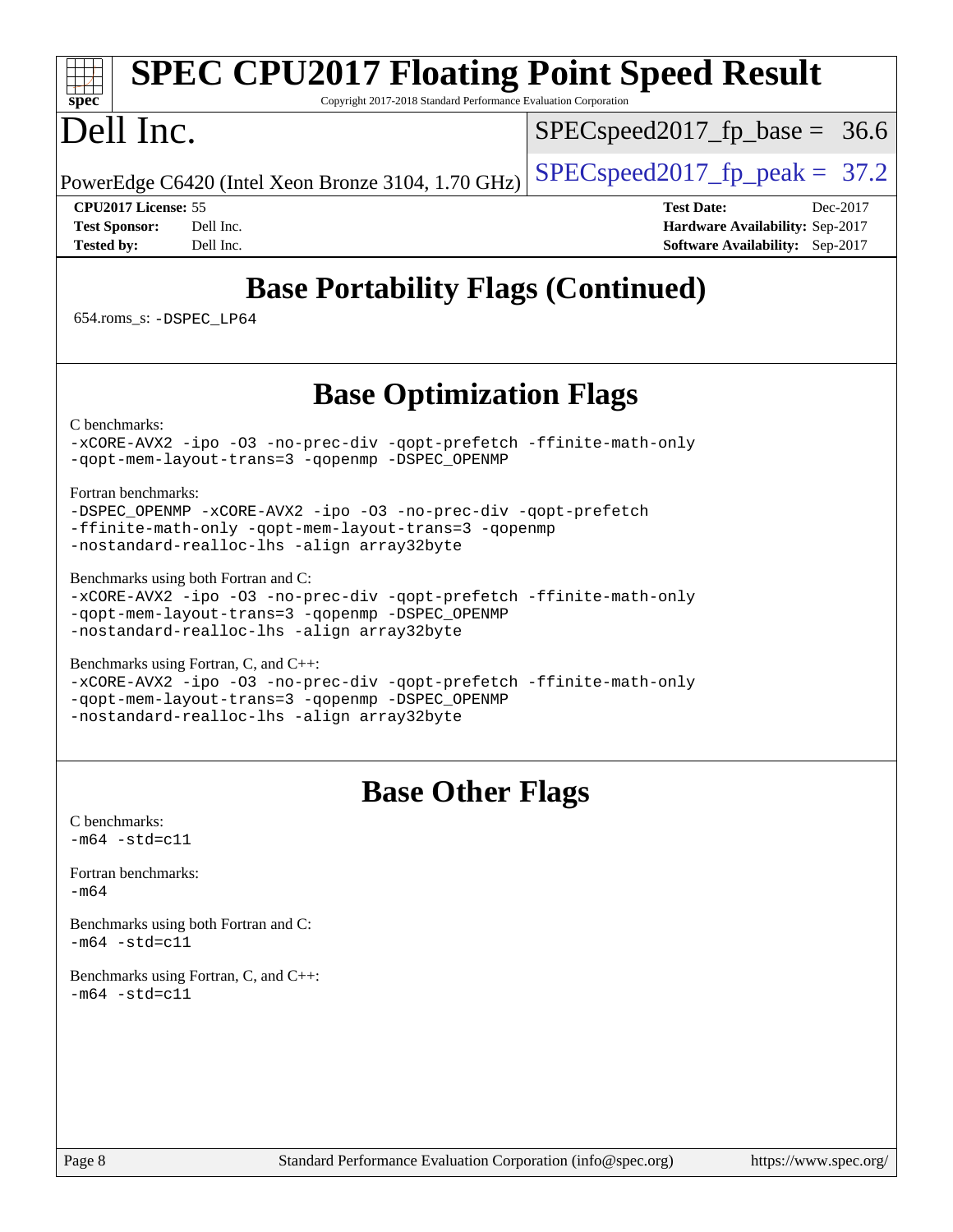|                      | <b>SPEC CPU2017 Floating Point Speed Result</b>                 |  |                                        |          |  |  |  |
|----------------------|-----------------------------------------------------------------|--|----------------------------------------|----------|--|--|--|
| spec                 | Copyright 2017-2018 Standard Performance Evaluation Corporation |  |                                        |          |  |  |  |
| Dell Inc.            |                                                                 |  | $SPEC speed2017_f p\_base = 36.6$      |          |  |  |  |
|                      | PowerEdge C6420 (Intel Xeon Bronze 3104, 1.70 GHz)              |  | $SPEC speed2017fp peak = 37.2$         |          |  |  |  |
| CPU2017 License: 55  |                                                                 |  | <b>Test Date:</b>                      | Dec-2017 |  |  |  |
| <b>Test Sponsor:</b> | Dell Inc.                                                       |  | <b>Hardware Availability: Sep-2017</b> |          |  |  |  |
| <b>Tested by:</b>    | Dell Inc.                                                       |  | Software Availability: Sep-2017        |          |  |  |  |
| C benchmarks:<br>icc | <b>Peak Compiler Invocation</b>                                 |  |                                        |          |  |  |  |

[Fortran benchmarks](http://www.spec.org/auto/cpu2017/Docs/result-fields.html#Fortranbenchmarks): [ifort](http://www.spec.org/cpu2017/results/res2018q1/cpu2017-20180122-02790.flags.html#user_FCpeak_intel_ifort_18.0_8111460550e3ca792625aed983ce982f94888b8b503583aa7ba2b8303487b4d8a21a13e7191a45c5fd58ff318f48f9492884d4413fa793fd88dd292cad7027ca)

[Benchmarks using both Fortran and C:](http://www.spec.org/auto/cpu2017/Docs/result-fields.html#BenchmarksusingbothFortranandC) [ifort](http://www.spec.org/cpu2017/results/res2018q1/cpu2017-20180122-02790.flags.html#user_CC_FCpeak_intel_ifort_18.0_8111460550e3ca792625aed983ce982f94888b8b503583aa7ba2b8303487b4d8a21a13e7191a45c5fd58ff318f48f9492884d4413fa793fd88dd292cad7027ca) [icc](http://www.spec.org/cpu2017/results/res2018q1/cpu2017-20180122-02790.flags.html#user_CC_FCpeak_intel_icc_18.0_66fc1ee009f7361af1fbd72ca7dcefbb700085f36577c54f309893dd4ec40d12360134090235512931783d35fd58c0460139e722d5067c5574d8eaf2b3e37e92)

[Benchmarks using Fortran, C, and C++:](http://www.spec.org/auto/cpu2017/Docs/result-fields.html#BenchmarksusingFortranCandCXX) [icpc](http://www.spec.org/cpu2017/results/res2018q1/cpu2017-20180122-02790.flags.html#user_CC_CXX_FCpeak_intel_icpc_18.0_c510b6838c7f56d33e37e94d029a35b4a7bccf4766a728ee175e80a419847e808290a9b78be685c44ab727ea267ec2f070ec5dc83b407c0218cded6866a35d07) [icc](http://www.spec.org/cpu2017/results/res2018q1/cpu2017-20180122-02790.flags.html#user_CC_CXX_FCpeak_intel_icc_18.0_66fc1ee009f7361af1fbd72ca7dcefbb700085f36577c54f309893dd4ec40d12360134090235512931783d35fd58c0460139e722d5067c5574d8eaf2b3e37e92) [ifort](http://www.spec.org/cpu2017/results/res2018q1/cpu2017-20180122-02790.flags.html#user_CC_CXX_FCpeak_intel_ifort_18.0_8111460550e3ca792625aed983ce982f94888b8b503583aa7ba2b8303487b4d8a21a13e7191a45c5fd58ff318f48f9492884d4413fa793fd88dd292cad7027ca)

### **[Peak Portability Flags](http://www.spec.org/auto/cpu2017/Docs/result-fields.html#PeakPortabilityFlags)**

Same as Base Portability Flags

# **[Peak Optimization Flags](http://www.spec.org/auto/cpu2017/Docs/result-fields.html#PeakOptimizationFlags)**

[C benchmarks](http://www.spec.org/auto/cpu2017/Docs/result-fields.html#Cbenchmarks):

```
 619.lbm_s: -prof-gen(pass 1) -prof-use(pass 2) -O2 -xCORE-AVX2
-qopt-prefetch -ipo -O3 -ffinite-math-only -no-prec-div
-qopt-mem-layout-trans=3 -DSPEC_SUPPRESS_OPENMP -qopenmp
-DSPEC_OPENMP
```

```
 638.imagick_s: -xCORE-AVX2 -ipo -O3 -no-prec-div -qopt-prefetch
-ffinite-math-only -qopt-mem-layout-trans=3 -qopenmp
-DSPEC_OPENMP
```
644.nab\_s: Same as 638.imagick\_s

```
Fortran benchmarks: 
-prof-gen(pass 1) -prof-use(pass 2) -DSPEC_SUPPRESS_OPENMP
-DSPEC_OPENMP -O2 -xCORE-AVX2 -qopt-prefetch -ipo -O3
-ffinite-math-only -no-prec-div -qopt-mem-layout-trans=3 -qopenmp
-nostandard-realloc-lhs -align array32byte
```
[Benchmarks using both Fortran and C](http://www.spec.org/auto/cpu2017/Docs/result-fields.html#BenchmarksusingbothFortranandC):

```
621.wrf_s: -prof-use-O2-xCORE-AVX2-qopt-prefetch -ipo -O3 -ffinite-math-only -no-prec-div
-qopt-mem-layout-trans=3 -DSPEC_SUPPRESS_OPENMP -qopenmp
```
**(Continued on next page)**